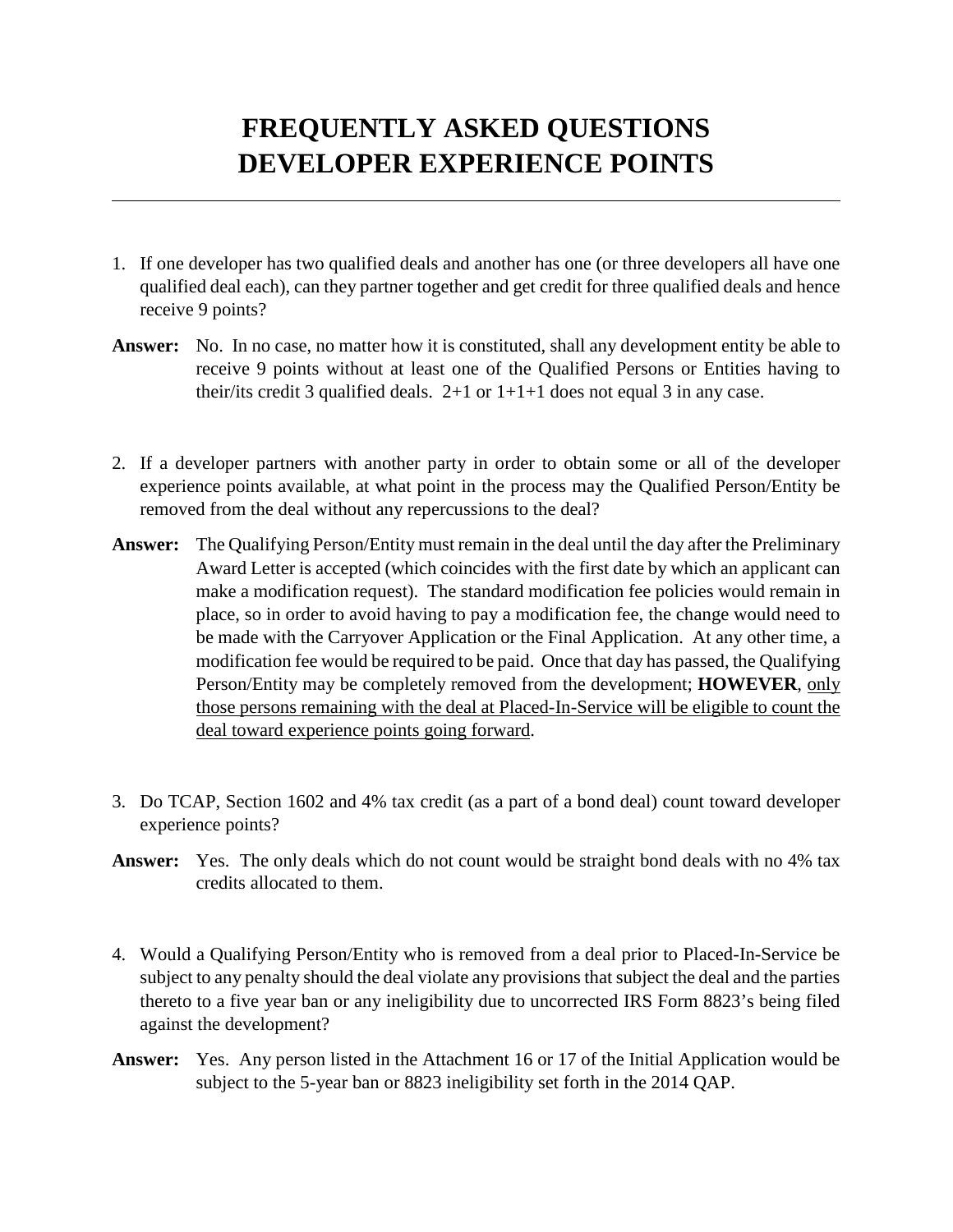- 5. If the Qualifying Person/Entity is the 51% shareholder in order claim the developer experience points, must that person/entity be the 51% shareholder of the developer entity in the 2014 deal?
- **Answer:** No. The Qualifying Person/Entity can be placed in any qualifying position within the new developer entity.

For example, John owns 51% of the corporate developer entity of three qualifying deals since 1998, and wants to partner with Sue (who is not a qualifying person/entity in any deals) to do a deal in order for Sue's deal to claim the 9 developer experience points. Sue would not have to sell/give 51% of her developer entity to John, rather Sue could make John the President of the 2014 deal's corporate developer entity, and that would allow Sue's deal to claim all 9 points. Moreover, if Sue was the 51% shareholder of her deal, she would be able to use that deal, once it placed in service, as a qualifying deal to receive 3 points.

- 6. Will THDA look at my structure of my deal or the Attachment 5's from previous deals in order to tell me if I qualify?
- **Answer:** No. THDA will not "pre-qualify" any developer for past deals or current deals. As has been said many times, tax credits is a varsity sport, so developers are expected to be able to assess their own deals and make the determination as to whether they want to apply or not.
- 7. Will THDA be using any discretion in determining which deals are Qualifying Developments or Qualifying Persons/Entities?
- **Answer:** No. THDA will strictly construe the language of the 2014 QAP. Do not expect points if your development does not meet all the requirements or if the person or entity are not in the required positions within the Developer entity.
- 8. How will THDA determine a development/person/entity is qualified?
- **Answer:** For the development and person/entity, THDA will look at the Final Application of the Qualifying Development to determine eligibility. If there was no change in the developer entity listed in the Final Application, staff will go back to the last Attachment 5 submitted for that development to determine the Qualifying Person/Entity (i.e., the Carryover Application, the Initial Application or the most recent approved modification). If those documents are inconclusive as to which party qualifies as a Qualifying Person/Entity, THDA may request additional documentation from the Applicant to demonstrate that the person/entity is indeed the Qualifying Person/Entity. Should THDA not have any documentation for whatever reason, the person or entity,